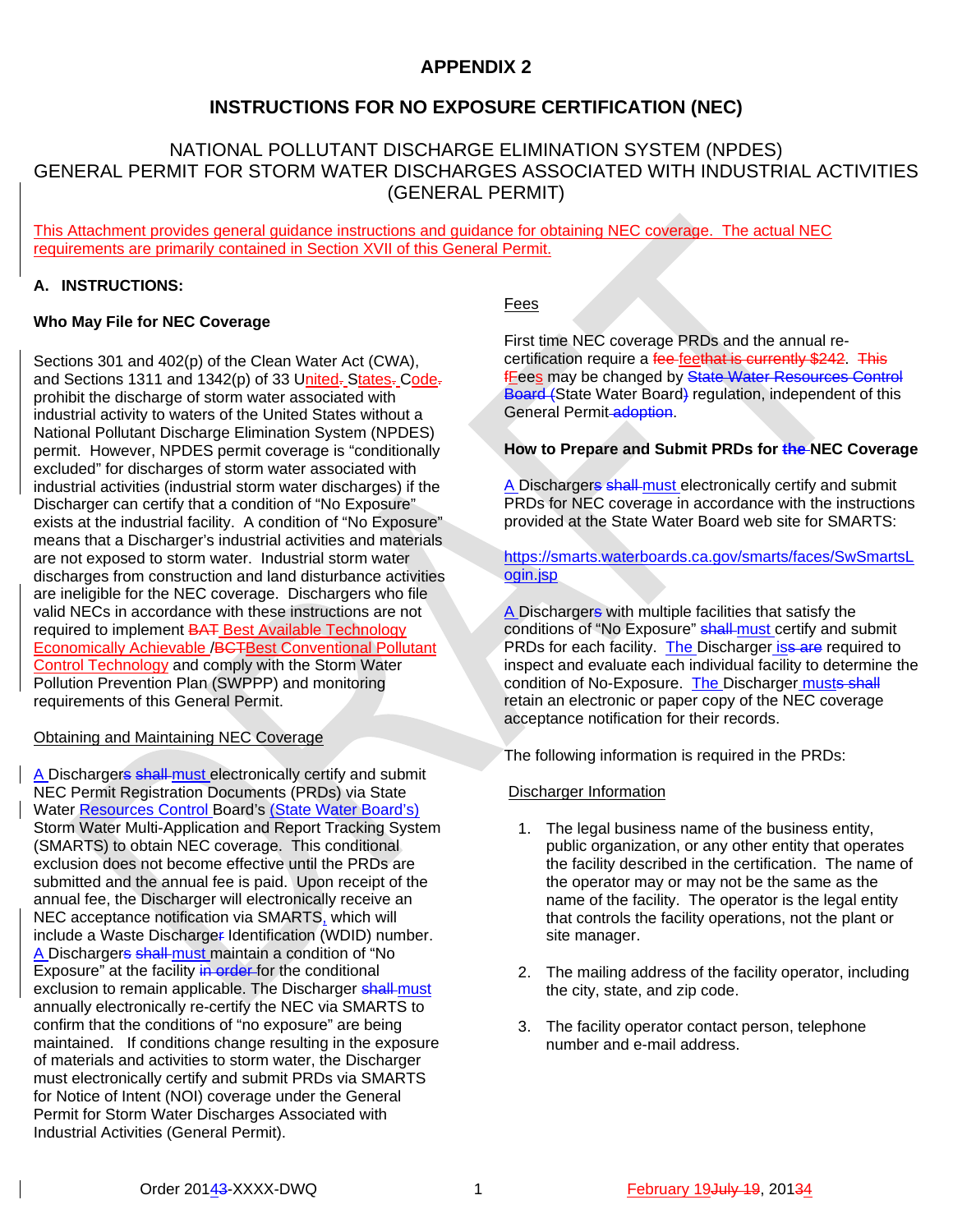#### Facility Information

- 4. The legal business name of the facility.
- 5. The total acreage of the facility associated with industrial activity. (Facility size in acres is calculated by taking the square feet and dividing by 43,560.)
- 6. The complete physical street address (e.g. the street address used for express deliveries), including the city, State, and zip code. Do not use a P.O. Box number. If no a physical street address does not exists, describe the location or provide the latitude and longitude of a point within the facility boundary. Latitude and longitude are available from United States Geological Survey quadrangle or topographic maps, or may be found using a mapping site on the internet.
- 7. The facility contact person, telephone number, and email address.
- 8. The 4-digit Standard Industrial Classification (SIC) code that represents the facility primary industrial activity. Provide a brief description of the primary industrial activity. If applicable, enter other significant SIC codes and descriptions. To obtain these codes, see the 1987 SIC Manual or the Occupational Health and Safety Administration's site:

#### <http://www.osha.gov/pls/imis/sicsearch.html>

9. If the facility is currently covered under the General Permit, include the WDID number. The WDID number will be used at a later date to terminate the facility's coverage under the General Permit as necessary.

#### Facility Mailing or Billing Address

Completiong of this item is enly-required if there is a different the facility mailing address or billing address than differs from the physical facility address provided above. The Discharger shall must indicate to which address the annual fee invoice should must be sent to if the State Water Board is unable to transmit the invoice electronically.

#### **Site Maps**

Site maps are temust be prepared and submitted consistent in accordance with the requirements in Section X.E of this General Permit.

#### **NECExposure Checklist**

The Discharger must At the end of this Appendix, there is a list of evaluate the eleven major areas for which that storm

#### water exposure may occur, must be evaluated by the Dischargerper the listing at the end of this appendix. The

Discharger must be able to certify that none of these major areas have potential for exposure. If the Discharger cannot certify that every one of the eleven major areas do not have exposure, a potential for exposure exists at the facility and the facility is not eligible for NEC coverage. The Discharger must obtain (or continue) NOI coverage under this General Permit if the facility is not eligible for NEC coverage. After obtaining NOI coverage, the Discharger can institutemay implement facility modifications to eliminate the potential for a discharge of storm water exposed to industrial activity, and then change their NOI coverage to NEC coverage by certifying they meet the conditions of "No Exposure-" are met.

### **Certification**

Federal and state statutes provide for severe penalties for Dischargers who that submit false information on the PRDs. Dischargers shall certify and submit PRDs via SMARTS for NEC coverage in accordance with Electronic Signature and Certification Requirements in Section XXI.K of this General Permit.Federal regulations require the PRDs to be certified by an Operator as follows:

For a corporation: an Operator is a responsible corporate officer, which meansas follows:

The president, secretary, treasurer, or vice-president of the corporation in charge of a principal business function, or any other person who performs similar policy or decision making functions for the corporation, or

The manager of one or more manufacturing, production, or operating facilities, provided the manager is authorized to make management decisions which govern the operation of the regulated facility, including having the explicit or implicit duty of making major capital investment recommendations, and initiating and directing other comprehensive measures to assure long-term environmental compliance with environmental laws and regulations; the manager can ensure that the necessary systems are established or actions taken to gather complete and accurate information for permit application requirements, and has the authority to sign documents has been assigned or delegated to the manager in accordance with corporate procedures;

For a partnership or sole proprietorship, an Operator is a general partner or the proprietor; or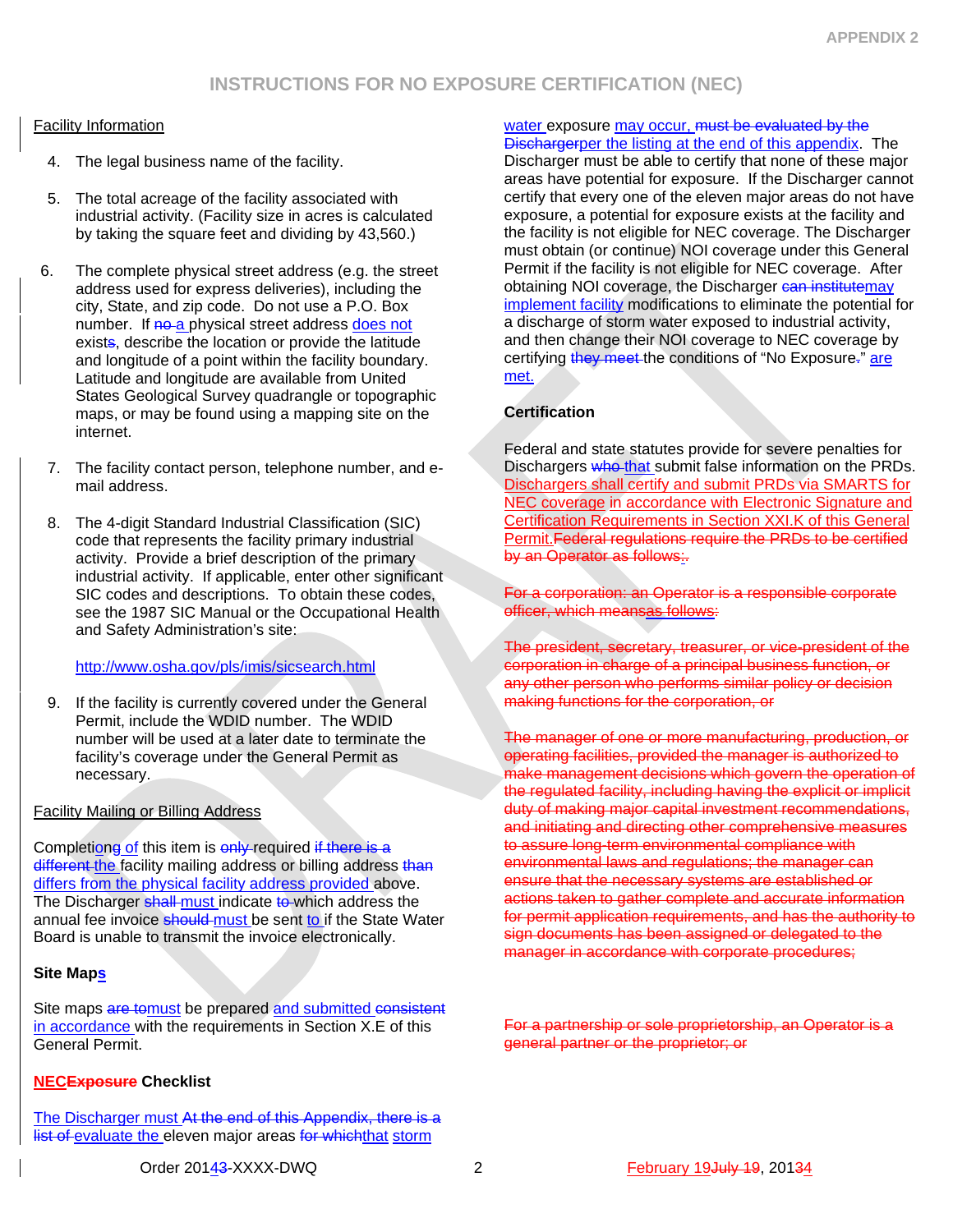For a municipal, state, federal, or other public facility, an Operator is either a principal executive or ranking elected official.

#### **B. GUIDANCE:**

**Please cContact your local Regional Water Quality** Control Board (Regional Water Board) office with questions regarding this guidance.

#### **1. Who is Eligible to Qualify for the No Exposure Certification (NEC) - Conditional Exclusion?**

All industrial categories listed in Attachment A of this General Permit (excluding construction) are eligible to apply for the NEC coverage.

#### **2. Limitations on Eligibility for the NEC coverage**

In addition to construction projects not being eligible, the following situations limit the applicability of NEC coverage:

- a. NEC coverage is available on a facility--wide basis only, not for individual drainage areas or discharge locations. Generally, if any exposed industrial materials or activities exist, or have a potential to exist, anywhere at a facility, NEC coverage is not applicable to the facility. If the Regional Water Board determines that a facility does have exposure or the facility's storm water discharges have a reasonable potential to cause or contribute to an exceedance of applicable water quality objectives/standards, the Regional Water Board can deny NEC coverage.
- b. If changes at a facility result in potential exposure of industrial activities or materials, the facility is no longer eligible for NEC coverage. Dischargers shall register for NOI coverage under this General Permit prior to a planned facility change that will cause exposure, or within seven (7) calendar days after unplanned exposure occurs. If an unplanned exposure occurs due to an emergency response or one-time event that is unlikely to re-occur, a Discharger may contact the Regional Water Board to discuss whether the requirement to obtain NOI coverage can be waived. Unless the Discharger receives a written waiver from the Regional Water Board, the Discharger shall electronically certify and submit PRDs to obtain NOI coverage.
- c. Current contamination resulting from historic industrial practices at the facility (e.g., soil contamination, groundwater contamination, etc.)

represents a condition of exposure to waters of the United Sstate; therefore a facility with historic contamination is not eligible for NEC coverage.

#### **3. What is the Definition of No Exposure?**

- a. No Exposure means all industrial materials and activities are protected by a storm-resistant shelter to prevent exposure to rain, snow, snowmelt and/or runoff.
- b. Industrial materials and activities include, but are not limited to, material-handling equipment or activities; industrial machinery; raw materials, intermediate products, by-products, and final products; or waste products.
- c. Material handling activities include storage, loading and unloading, transport, or conveyance of any raw material, intermediate product, by-product, final product, or waste product.
- d. Final products which are meantintended to be used outdoors (e.g., automobiles) typically pose little risk of polluting storm water because they aresince not typically contaminated with pollutants that become mobilized by contact with storm water. Final products are exempt from the requirement for protection by a storm-resistant shelter to qualify for no exposure. Similarly, containers, racks, and other transport platforms (e.g., wooden pallets) used for the storage or conveyance of final products may also be stored outside if pollutant-free or pollutants do not mobilize via contact with storm water.
- e. Storm-resistant shelters include: (1) completely roofed and walled buildings or structures, (2) structures with only a top cover (no side coverings) supported by permanent supports, provided material within the structure is not subject to wind dispersion (sawdust, powders, etc.) or being tracked out of the facility, and is not a source of pollutants in the -industrial storm water discharges.

#### **4. Industrial Materials/Activities that Do Not Requiringe a Storm-Resistant Shelter**

While tThe intent of the "No Exposure" exclusion is to promote maintain a condition of permanent "No Exposure," $\frac{a}{n}$  a-A storm-resistant shelter is not required for the following industrial materials and activities:

a. Drums, Barrels, Tanks, and Similar Containers that are sealed ("sealed" means banded or otherwise secured and without operational taps or valves), are not exposed provided those containers are not deteriorated, do not contain residual materials on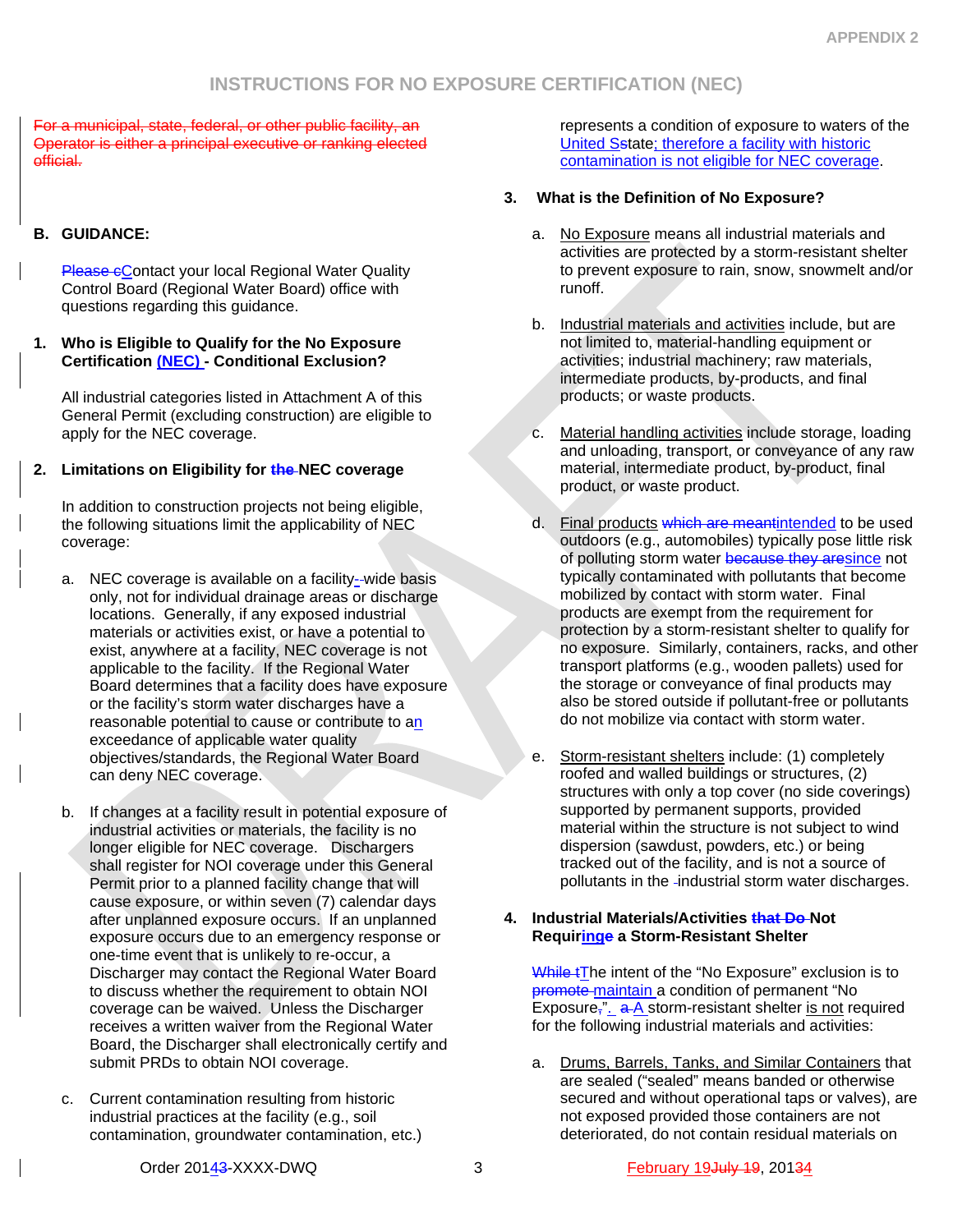the outside surfaces, and do not leak. Drums, barrels, etc., that are not opened while outdoors, or are not deteriorated or leaking, are unlikely toand that do not pose constitute a risk of contaminating storm water runoff. Consider the following when making **your a** "No Exposure" determination:

- i. Materials shall not be added or withdrawn to/from containers while outdoors
- ii. Simply moving containers while outside does not create exposure unless exposure occurs when pollutants are "tracked out" by the container handling equipment or vehicles.
- iii. All outdoor containers shall be inspected to ensure they are not open, deteriorated, or leaking. When an outdoor container is observed as opened, deteriorated, or leaking, the container must immediately be closed, replaced, or sheltered. Frequent detection of open, deteriorated, or leaking containers, or failure to immediately close, replace, or shelter opened, deteriorated or leaking containers will cause a condition of exposure.
- iv. Containers, racks, and other transport platforms  $(e.q.,$  wooden pallets) used with  $the$ -drums, barrels, etc., can be stored outside providing they are contaminant-free and in good repair.
- b. Above Ground Storage Tanks (ASTs)- In addition to generally being considered as not exposed, ASTs may also be exempt from the prohibition against adding or withdrawing material to/from external containers. ASTs typically use transfer valves to dispense materials which that support facility operations (e.g., heating oil, propane, butane, chemical feedstock) or fuel for delivery vehicles (gasoline, diesel, compressed natural gas). For operational ASTs to qualify for "No Exposure", the following must be satisfied:
	- i. The tank(s) shall be physically separated from and not associated with vehicle maintenance operations.
	- ii. There shall be no leaks from piping, pumps, or other equipment that has the potential to come in contact with storm water.
	- iii. Wherever feasible, the tank(s) shall -have secondary containment (e.g., an impervious dike, berm or concrete retaining structure) to prevent runoff in the event of a structural failure or leaking transfer valve. Note: any resulting unpermitted discharge **would** is in violation ofe the CWA.
- c. Lidded Dumpsters. Lidded dumpsters containing waste materials, providing the containers are completely covered and nothing can drain out holes in the bottom, spilled when loaded into the dumpster, or spilled in loading into a garbage truck. Industrial waste materials and trash that is stored uncovered is considered exposed.
- d. Adequately maintained vehicles, such as trucks, automobiles, forklifts, trailers or other generalpurpose vehicles found onsite - but not industrial machinery - whichthat are not leaking, are in good repair or are not otherwise a potential source of contaminants:
	- i. Vehicles passing between buildings will likelymay be exposed to storm water, however if the vehicles are adequately maintained, a condition of exposure will may not exist. Similarly, nonleaking vehicles awaiting maintenance at vehicle maintenance facilities are not considered as potential exposure. However, vehicles that have been washed or rinsed that are not completely dry prior to outside exposure have the potential to cause a condition of exposure. Vehicles that track materials out of the facility are considered to be mobilizing pollutants. Vehicles that exit maintenance bays are also considered to cause exposure.
	- ii. The mere conveyance between buildings of materials / products that would are otherwise not be allowed to be stored outdoors, does not create a condition of exposure, provided the materials/products are not adequately protected from storm water and could do not have the potential to be released as a result of a leak or spill.
- e. Final products built and intended for use outdoors (e.g., new cars), provided the final products have not deteriorated, are not contaminated, or are not otherwise potential sources of contaminants.

Types of final products not qualifying for a certification of "No Exposure":

- i. Products that would may be mobilized in storm water discharges (e.g., rock salt).
- ii. Products, which may, when exposed, oxidize, deteriorate, leak, or otherwise be a potential source of contaminants (e.g., junk cars, stockpiled train rails).
- iii. "Final" products that are, in actuality, "intermediate" products. Intermediate products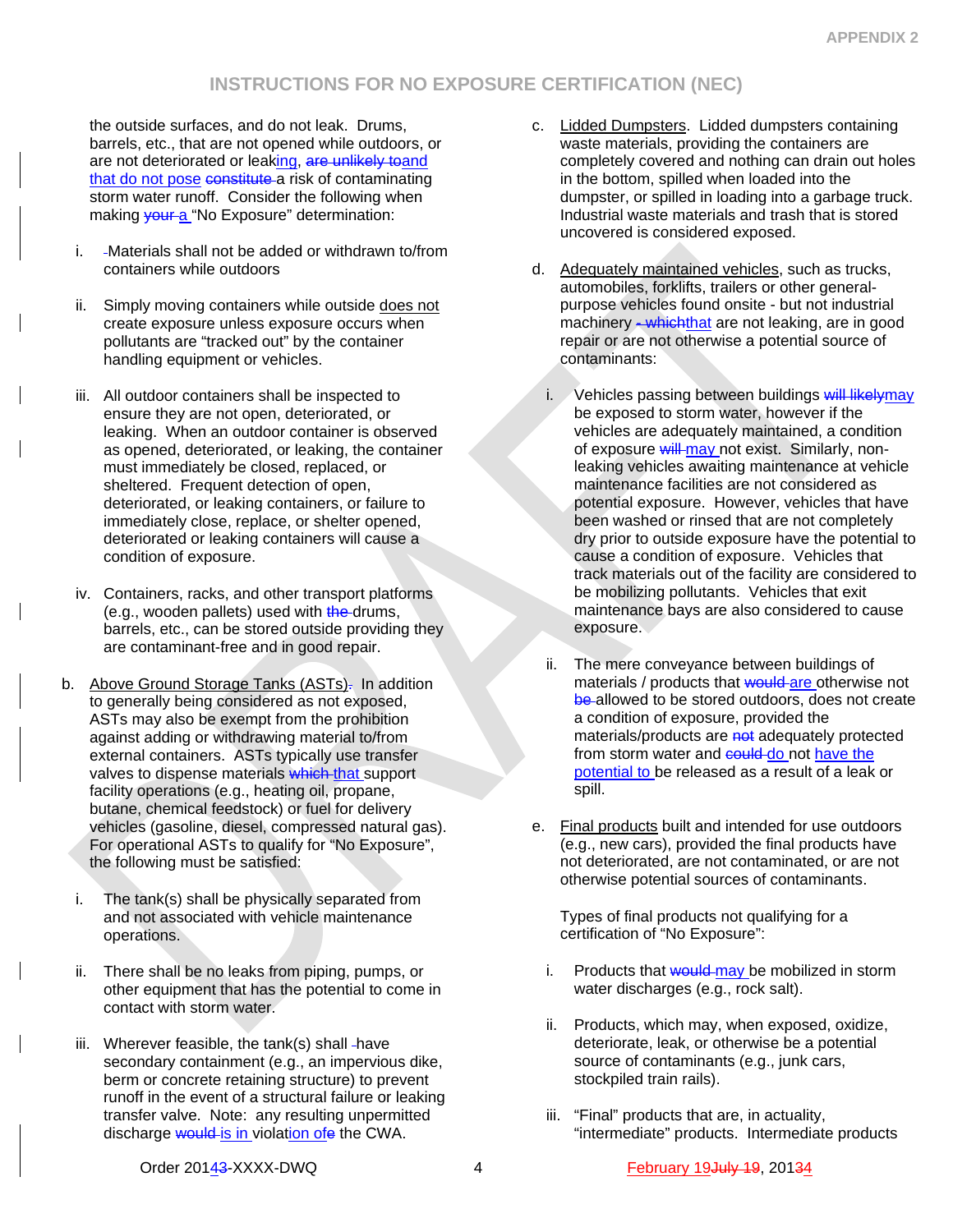are those used in the composition of yet another product (i.e.g., sheet metal, tubing, and paint used in making tractors).

- iv. Even if the intermediate product is "final" for a manufacturer and destined for incorporation in a "final product intended for use outdoors," these product is are not allowed to be exposed because they may be chemically treated or are insufficiently impervious to weathering.
- f. Special Conditions for Construction Activities Permanent, uninterrupted sheltering of industrial activities or materials may not always be possible during facility renovation or construction. When such circumstances exist, the Discharger is not required to obtain coverage under an NPDES permit as long as the following conditions are met:
	- i. Materials and activities are protected with temporary covers or shelters (i.e.g. tarpaulins);
	- ii. The temporary covers or shelters shall adequately prevent the contact of storm water to materials and activities;
	- iii. Materials that are subject to wind dispersion are not eligible forstored under temporary sheltering;
	- iv. Temporary shelters shall are only be used when necessary during facility renovation or construction and until permanent storm-resistant shelters as described above are available; and,
	- v. Temporary shelters shall are only be used for a single period of ninety days or less. (Facilities with construction and renovation projects that will need the use of temporary shelters beyond 90 days, or that will require multiple periods of ninety days or less, are required to be covered by an NPDES permit.)

## **5. Other Potential Sources of Contaminants**

- a. Particulate Emissions from Roof Stacks and/or Vents: Deposits of particles or residuals from roof stacks/vents which could that have the potential to be mobilized by storm water runoff are considered exposed.
- b. Acid Rain Leachate: Industrial facilities are also responsible for storm water discharges that contain pollutants resulting from the leaching effect of acidic storm water on metal building structures. Therefore, operators must be aware when certifying a condition of "no exposure" of the existence of structural elements that could be soluble as a result

of contact with acidic precipitation (e.g., uncoated copper roofs). If the dissolved metals or other contaminants could cause or contribute to a water quality violation, a condition of "no exposure" cannot be certified.

e.b. Pollutants Potentially Mobilized by Wind, Windblown materials cause a condition of exposure. Materials sheltered from precipitation can stillare be deemed exposed if the materials can has a potential to be mobilized by wind.

## **6. Certifying a Condition of "No Exposure"**

To obtain the NEC coverage, the Discharger must electronically certify and submit PRDs via SMARTS that the facility meets the definition of "No Exposure" and pay an annual fee. The Discharger must **submit PRDs for NEC coverage even if the Discharger was not previously required to file for NEC coverage under the previous General Permit**. These PRDs include a checklist requiring the Discharger to evaluate eleven major areas to determine whether there is exposure of industrial activities and materials at the facility. To qualify for NEC coverage the Discharger must satisfy all the NEC coverage conditions in this General Permit and certify that there is "No Exposure". The checklist: 1) aids the Discharger in determining if its facility is eligible for NEC coverage, and 2) furnishes the necessary documentation supporting relief from the General Permit's requirement of NOI coverage. Additionally, Delischargers with NEC coverage are not required to develop and implement SWPPPs or comply withete the monitoring requirements.

If a Discharger cannot certify that there is "No Exposure" at the facility, the Discharger must make appropriate changes at the facility to eliminate exposure prior to registering for future NEC coverage. These Facility changes must remove all potential for pollutant exposure to storm water.

An annual inspection and evaluation, re-certification and fee are required thereafter.

## **7. Other NEC coverage Facts:**

- a. NEC coverage is only valid if the condition of "No Exposure" exists and is reasonably expected to continue to exist. Dischargers shall electronically certify and submit PRDs for NOI coverage when the condition of "No Exposure" is no longer s-expected to exist.
- b. Dischargers must file PRDs for NEC coverage for each qualifying facility.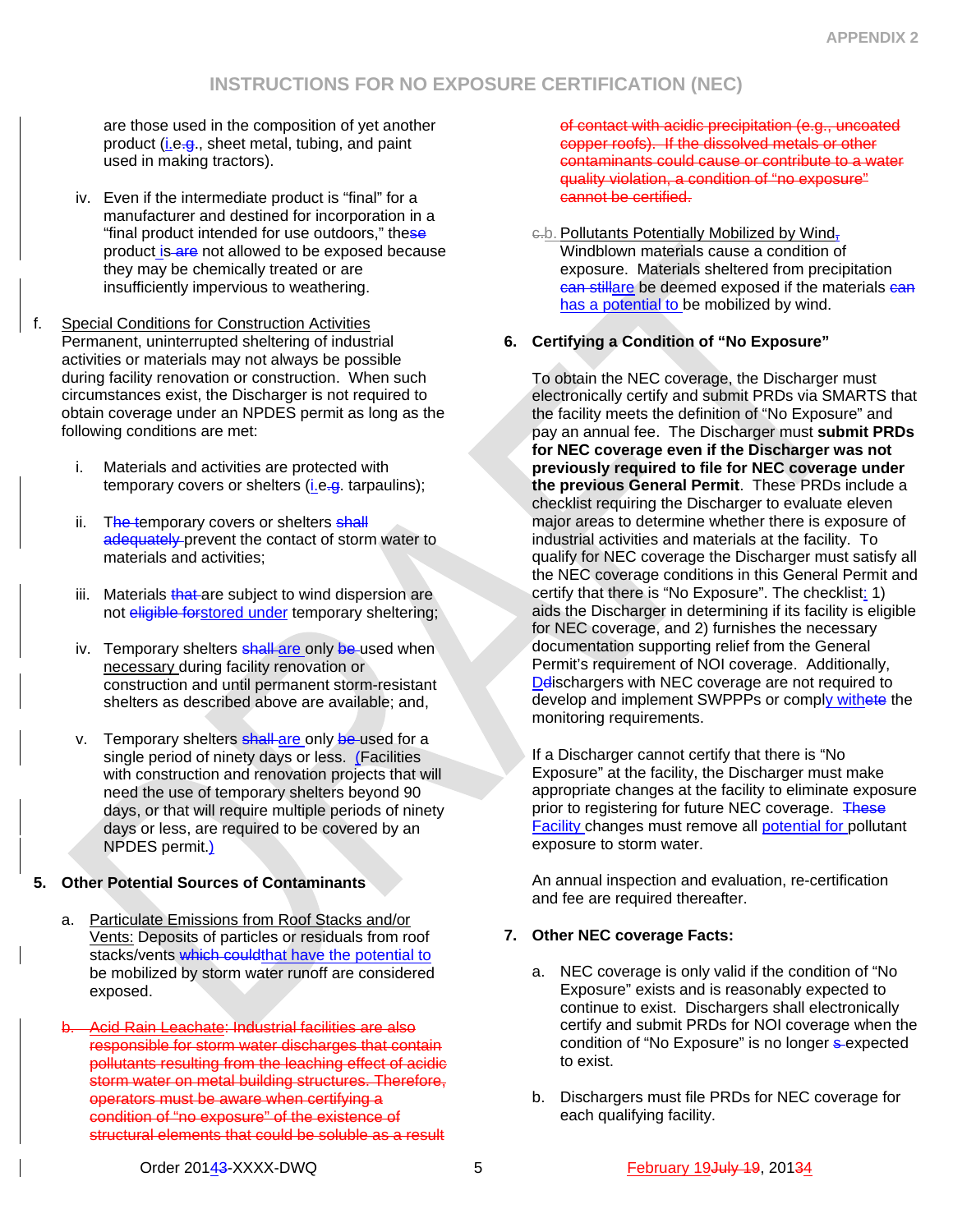- c. An NEC must be submitted for each separate facility qualifying for the "Neo Eexposure" conditional exclusion.
- d. An NEC is non-transferable. If a new operator takes over facility operations, the new operator shall electronically certify and submit PRDs and applicable fees for new NEC coverage via SMARTS prior to the operations transfer. NEC coverage cannot be transferred from one physical location to another regardless of ownership.

#### **8. Operators May Be Required to Obtain NOI Coverage Based on the Protection Of Water Quality?**

Operators who certified that their facilities qualify for NEC coverage may, nonetheless, be required by the Regional Water Board to obtain NOI coverage if the Regional Water Board determines that the facility's discharge has the potential to cause or contribute to an exceedance of applicable water quality objectives/standards or determines that exposure exists at the facility. The Regional Water Board may request information and/or inspect the facility to assess potential water quality impacts and to determine if NOI coverage is required. The Discharger shall take appropriate actions to ensure that water quality standards are achievedcompliance with the General Permit.

#### **9. Steps to Obtain NEC coverage**

(This section will walk you through the process of obtaining NEC coverage.

**Step 1:** Determine if your facility is subject to this General Permit (refer to Attachment A of this General Permit). If yes, proceed to Step 2. If not, stop here.

If your facility is included in Attachment A and conducts industrial activities, you are required to **either** register for NOI coverage or NEC coverage.

**Step 2: Determine if your regulated industrial activity** meets the definition of "No Exposure" and qualifies for the exclusion from permitting. If it doesyes, proceed to Step 3. If not, stop here and obtain NOI coverage. An evaluation of  $g$  the facility must be conducted by, facility personnel familiar with the facility and its operations should be used. Inspect all facility areas and potential pollutant sources to determine whether the facility satisfies the "No Exposure" conditions.

**Step 3: Electronically certify and submit the PRDs for** NEC coverage via SMARTS and mail the annual fee to the State Water Board at the following address:

## **SWRCB**

Surfacetorm Water Permitting Section PO Box 1977

Sacramento, CA 95812-1977 To maintain NEC coverage, the NEC must re-certify and pay a fee annually. This may only be done if the condition of "No Exposure" continues to exist at the facility.

**Step 4:** If requested, you must allow staff from the Regional Water Boards, local Municipal Separate Storm Sewer System (MS4), or United States Environmental Protection Agency must be allowed to inspect your facility. All inspection reports will be made publicly available.

**Step 5:** Maintain a condition of "N<sub>no</sub> Eexposure".

- NEC coverage is not a blanket exemption. Therefore, if facility physical or operational changes occur which cause exposure of industrial activities or materials to storm water, the Discharger must then immediately comply with all the requirements of this General Permit, including obtaining NOI coverage as applicable.
- To maintain the condition of "No Exposure", the Discharger shall annually evaluate the facility to assure that the conditions of "No Exposure" still exist. More frequent evaluations may be necessary in circumstances when facility operations are rapidly changing.
- Failure to maintain the condition of "No Exposure" or otherwise obtain NOI coverage can may lead to the unauthorized discharge of storm water associated with industrial activity to waters of the United States, resulting in penalties under the CWA and Water Code.
- **C. Frequently Asked Questions:**

## **Q1. Who is eligible for NEC Coverage?**

**A.** Any Discharger operating a facility described in Attachment A may register for NEC coverage if their facility has a condition of "No Exposure".

### **Q2. How does an eligible Discharger file for NEC coverage and where is the annual fee sent?**

**A.** The PRDs for NEC coverage shall be electronically certified and submitted in accordance with the instructions provided in SMARTS at the State Water Board website at: [https://smarts.waterboards.ca.gov/smarts/faces/SwSma](https://smarts.waterboards.ca.gov/smarts/faces/SwSmartsLogin.jsp) [rtsLogin.jsp](https://smarts.waterboards.ca.gov/smarts/faces/SwSmartsLogin.jsp). The fee is currently \$242, but may be changed by regulation. Once NEC coverage is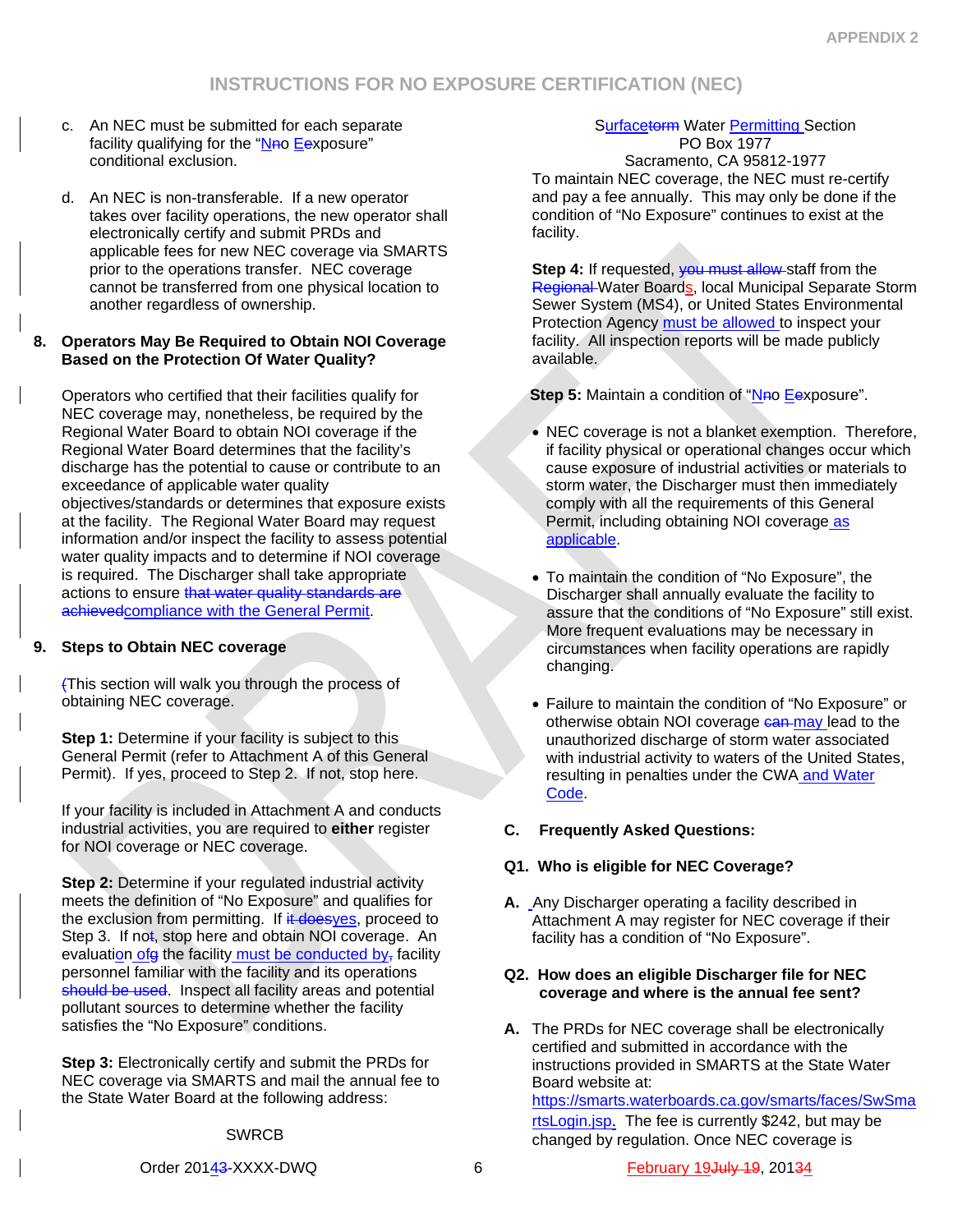accepted, an invoice will be electronically sent to the Discharger. The annual fee and invoice shall be sent to:

> State Water Resources Control Board Division of Water Quality Attention: Industrial Storm Water Unit P.O. Box 1977 Sacramento, CA 95812-1977

- **Q3. If my facility's storm water discharges are covered by an individual permit, can I file for NEC coverage?**
- **A.** Yes. Storm water discharges covered by an individual permit are eligible for NEC coverage if the conditions at the facility satisfy the definition of "No Exposure" and you obtain approval to terminate individual permit coverage from the local Regional Water Board prior to PRD submittal. Approval from the Regional Water Board is mandatory. Many individual permits, for example, contain numeric storm water effluent limitations ("antibacksliding" provisions may prevent these facilities from qualifying for the "No Exposure" conditional exclusion).
- **Q4. My facility was originally excluded from the Phase I regulations because it was classified as a "light industrial facility". The facility has never had any exposure to storm water runoff. Do I now need to certify that the facility meets the No Exposure Exclusion from NPDES Storm Water Permitting?**
- **A.** Yes. See answer provided to question number 9, "What is the exclusion "conditional" upon?"
- **Q5. Do I have to file a Notice of Termination (NOT) and a register for NEC coverage if my facility has NOI coverage and qualifies for NEC coverage?**
- **A.** No. You are only required to register for NEC coverage. You must provide the WDID# in your NEC coverage PRDs in order for the State Water Board to change permit coverage status.

#### **Q6. When and how often is a NEC coverage recertification required?**

**A.** Re-certification of NEC coverage is required annually (assuming the facility maintains its "No Exposure" status). The State Water Board will electronically transmit an NEC re-certification and annual fee notification to each facility operator who has filed for NEC coverage.

New Dischargers must register for NEC coverage before the commencement of facility operations. Dischargers that fail to file for NEC coverage or apply for NOI coverage before the commencement of facility operations will be out of compliance and subject to enforcement.

Existing Dischargers have two options for submitting NECs:

- 1. Facility operators of "light industrial" facilities who have been operating under their original, nocertification-required permitting exemption must submit the NEC at any time prior to October July 1, 2015. Such-Dischargers who have not submitted an NEC or applied for permit coverage by this due date will be considered out of compliance and subject to Water Board enforcement.
- 2. Dischargers who have NOI coverage may register for NEC coverage at any time following completion of facility changes that result in the condition of "No Exposure".

### **Q7. What happens if I know of changes that may cause exposure?**

**A.** If exposure has the potential to occur in the near future due to some anticipated change at the facility, you mustthe Discharger must obtain NOI coverage to avoid potential enforcement for violations of this General Permit.

### **Q8. Is the NEC coverage transferable to a new Discharger?**

- **A.** No. If a new operator takes over your facility, the new operator must register for new NEC coverage prior to the transfer. A new application fee is required.
- **Q9. What is the exclusion "conditional" upon?**
- **A.** The exclusion from permit coverage requirements is "conditional" upon the certification of the Discharger that the facility does not have exposure of materials or activities to storm water. PRDs for NEC coverage shall be electronically submitted to the State Water Board and will not be accepted if incomplete. The Regional Water Board may review the information, contact and/or inspect the facility, and invalidate the NEC and require the Discharger to obtain NOI coverage. PRDs are public documents and will be available for public review via SMARTS.

#### **Q10. Can secondary containment around an outdoor exposed area qualify for a condition of "No Exposure"?**

A. In general, if secondary containment is engineered to always prevent a discharge of collected rainfall (based on the historical rainfall record) and a simultaneous spill